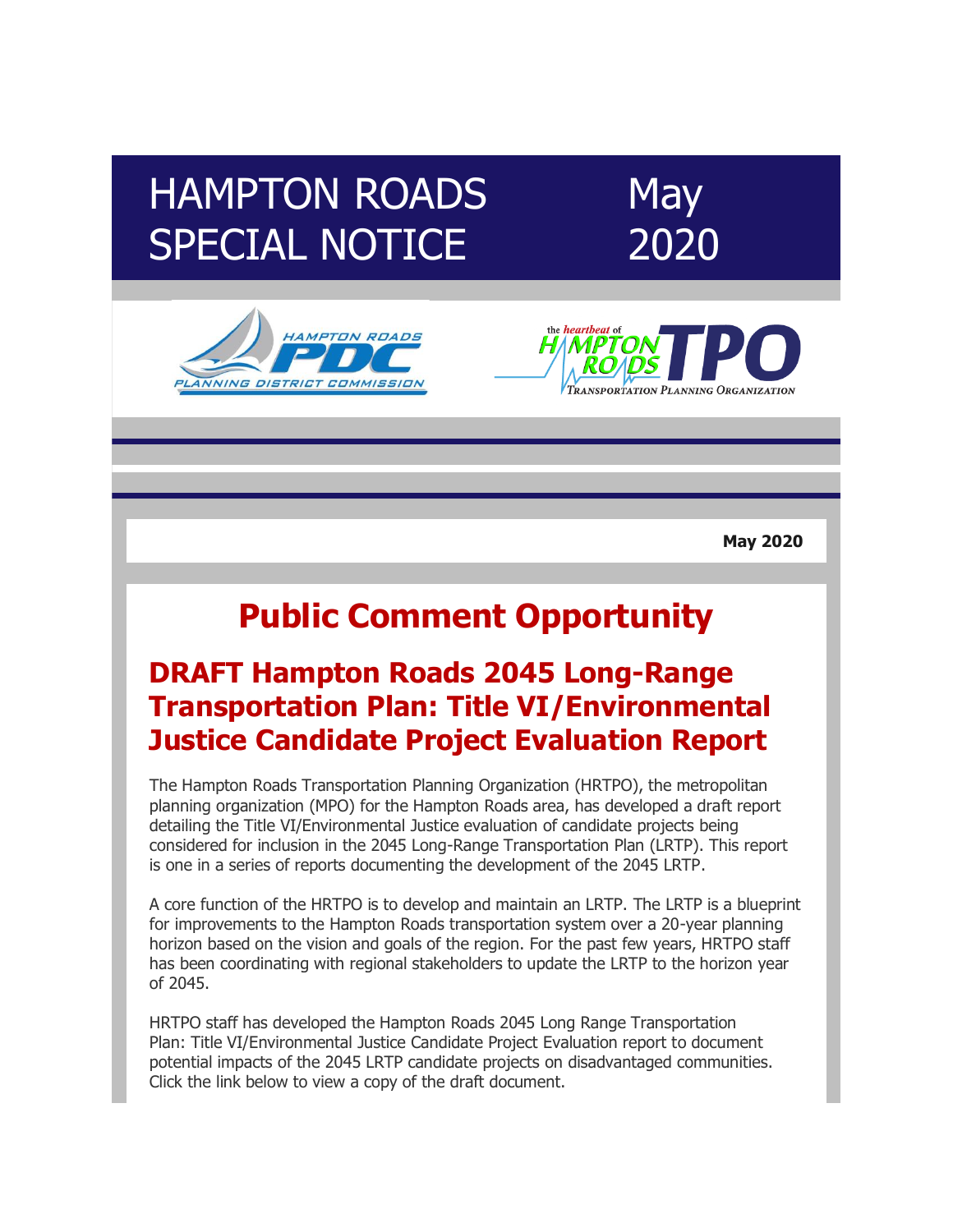#### **[Hampton Roads 2045 Long Range Transportation Plan:](http://r20.rs6.net/tn.jsp?f=001S5oooqWUg6-t6a8lYcDLJIhGCIlWfxIO85agOEiZ0ZORMNR4kng9wrLBG63GJZQFcwIXQsI7s4ZwhKiUL-W3wDEmvP0ZeGTAPrsG0Bdge_MsQdJGADqJx40h3zH-ftDBSUV89WjExlcpaPe0YHU_rdpPfkTU1JvEtf9D-Fr8KmtxVr5w9MNZ5JfiujvzrPZynUkNa_H8k0UbkOb_-NuKYYFnfOGY6FIeUa3JrkOa1lk=&c=hZZq6M82DlltwUVQv1WKdRQdQLqpVba4kz6rUnmTzm8t_CbKFKyCIQ==&ch=ri54VxJSr3dwIxqvLoJHRu7CGWfwWs5bMFxYLaHLRpRHIOe0owh34A==) Title [VI/Environmental Justice Candidate Project Evaluation](http://r20.rs6.net/tn.jsp?f=001S5oooqWUg6-t6a8lYcDLJIhGCIlWfxIO85agOEiZ0ZORMNR4kng9wrLBG63GJZQFcwIXQsI7s4ZwhKiUL-W3wDEmvP0ZeGTAPrsG0Bdge_MsQdJGADqJx40h3zH-ftDBSUV89WjExlcpaPe0YHU_rdpPfkTU1JvEtf9D-Fr8KmtxVr5w9MNZ5JfiujvzrPZynUkNa_H8k0UbkOb_-NuKYYFnfOGY6FIeUa3JrkOa1lk=&c=hZZq6M82DlltwUVQv1WKdRQdQLqpVba4kz6rUnmTzm8t_CbKFKyCIQ==&ch=ri54VxJSr3dwIxqvLoJHRu7CGWfwWs5bMFxYLaHLRpRHIOe0owh34A==)**

All interested parties are encouraged to review the draft report and send comments to Steve Lambert at **slambert@hrtpo.org**. The deadline for comments on this draft report is **June 12, 2020.**

Hampton Roads 2045 **Long-Range Transportation Plan:** Title VI/Environmental Justice Candidate Project Evaluation

## **[Hampton Roads Special Economics Report-](http://r20.rs6.net/tn.jsp?f=001S5oooqWUg6-t6a8lYcDLJIhGCIlWfxIO85agOEiZ0ZORMNR4kng9wnPMMmFZXV7Up_ei7rcAmVcktVMofjCTw5zE2oFnEe-V26j6z7krQKTUEQvpyHB3oBsadRxzGquyiZ1M5NQrTV7_J_iKPrvHNmGkY7_AzKOhZI70u0a-D7Flfr1-P6Ft2mKsRyBUPbz14mnprPXcL2E=&c=hZZq6M82DlltwUVQv1WKdRQdQLqpVba4kz6rUnmTzm8t_CbKFKyCIQ==&ch=ri54VxJSr3dwIxqvLoJHRu7CGWfwWs5bMFxYLaHLRpRHIOe0owh34A==)Economic Impacts of COVID-19:The Workforce in Hampton Roads**

From hairdressers to restaurant workers to physical therapists, COVID-19 is impacting the workforce in very different ways. In a new study completed by HRPDC economists, staff evaluates the potential impacts of the widespread business closures on the civilian workforce of Hampton Roads. By reporting the total employees and wages in high-risk industries and the number of employees in close-proximity occupations, staff analyzes the vulnerability of the regional workforce and compares the share of employment considered at risk to national averages.

Click below to download the report.

**[Hampton Roads Special Economics Report-Economic Impacts](http://r20.rs6.net/tn.jsp?f=001S5oooqWUg6-t6a8lYcDLJIhGCIlWfxIO85agOEiZ0ZORMNR4kng9wrLBG63GJZQFCbqOElwwfG21bhtQzqdQC3rkBcbHvQ-sOQyKFoNlelFs-kd5UXoIxiDqwJlFpRJ2HBMJO6MqFISOZ57ENGVhX-cCNioz4QBOCbpSLiy-DrisqjBzsoKTkjlO2XYMsFps2le3loXQYmNeKGug2aMBMEQdlw6PCvC1zNqtfQGAqmoz-0B_b0GwJvKe8uqKTcPS&c=hZZq6M82DlltwUVQv1WKdRQdQLqpVba4kz6rUnmTzm8t_CbKFKyCIQ==&ch=ri54VxJSr3dwIxqvLoJHRu7CGWfwWs5bMFxYLaHLRpRHIOe0owh34A==)  [of COVID-19:The Workforce in Hampton Roads](http://r20.rs6.net/tn.jsp?f=001S5oooqWUg6-t6a8lYcDLJIhGCIlWfxIO85agOEiZ0ZORMNR4kng9wrLBG63GJZQFCbqOElwwfG21bhtQzqdQC3rkBcbHvQ-sOQyKFoNlelFs-kd5UXoIxiDqwJlFpRJ2HBMJO6MqFISOZ57ENGVhX-cCNioz4QBOCbpSLiy-DrisqjBzsoKTkjlO2XYMsFps2le3loXQYmNeKGug2aMBMEQdlw6PCvC1zNqtfQGAqmoz-0B_b0GwJvKe8uqKTcPS&c=hZZq6M82DlltwUVQv1WKdRQdQLqpVba4kz6rUnmTzm8t_CbKFKyCIQ==&ch=ri54VxJSr3dwIxqvLoJHRu7CGWfwWs5bMFxYLaHLRpRHIOe0owh34A==)**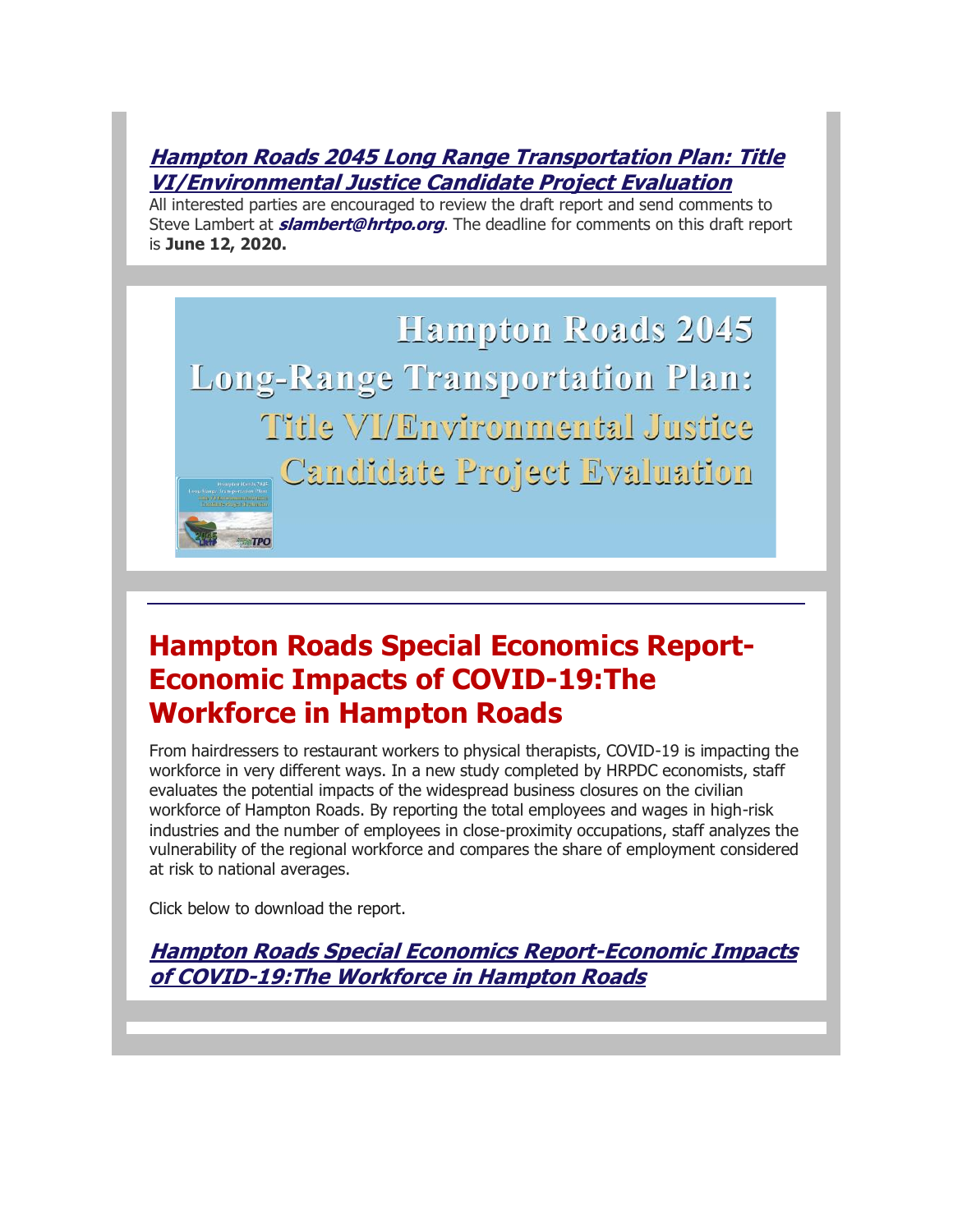

KENDALL L. MILLER Administrator, Office of Community Affairs and Civil Rights

JOE TURNER Communications and Web Manager

ROBERT COFIELD Graphic and Web Designer

SHARON LAWRENCE Program Support Specialist Phone: 757.420.8300 Fax: 757.523.4881 TTY: 757.390.2578

**[Join Mailing List](http://r20.rs6.net/tn.jsp?f=001S5oooqWUg6-t6a8lYcDLJIhGCIlWfxIO85agOEiZ0ZORMNR4kng9wgNCm0rLIU5T4W9jLTZu0basA6QI5-3tvPuf5qrIEtCZwfCgLoA08amPtEOeZSFp_9wwlKV5-zwdhNf5ODRsIMtkW-hTgpz5TxoWsOWZBtzrsGe_T7D9UIbaYtqqLSYqhwsNztNSdvzlDQ761zx1EJ9_GwzelKQpHlac_NZb79y-DXOjOS5GpbbH5Pl43PuzzzZ5X70BafMi-Y4almccdW18y1f6kwPW15gsAf-RegmQmjR3CklC71i7NPygt2yRbR7FPH8m57f3&c=hZZq6M82DlltwUVQv1WKdRQdQLqpVba4kz6rUnmTzm8t_CbKFKyCIQ==&ch=ri54VxJSr3dwIxqvLoJHRu7CGWfwWs5bMFxYLaHLRpRHIOe0owh34A==)**

**We strive to provide reasonable accommodations and services for persons who require special assistance to participate in public involvement opportunities. For further information or questions about information contained in this update, please contact Kendall Miller, Administrator, Office of Community Affairs and Civil Rights, at (757) 420-8300**